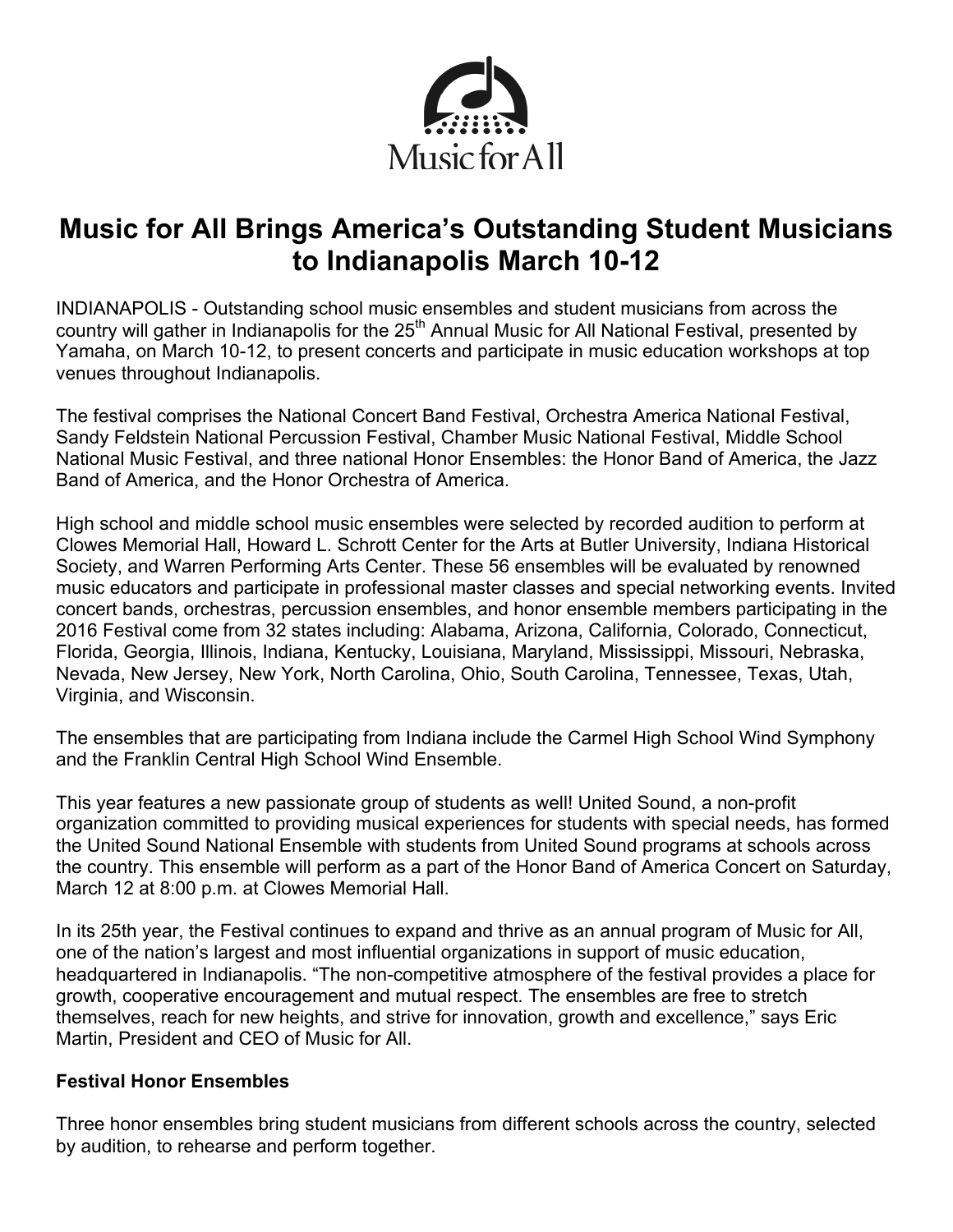The Jazz Band of America will perform Friday, March 11, 8:30 p.m. at Clowes Memorial Hall, directed by Michael Phillip Mossman, Professor and Director of Jazz Studies at the Aaron Copland School of Music at Queens College in New York City, with guest artist and trombonist Steve Wilson. Tickets for the Jazz Band of America performance are \$15 and can be ordered in advance at cloweshall.org, musicforall.org, or Ticketmaster.com.

The Honor Band of America will perform Saturday, March 12, 8 p.m. at Clowes Memorial Hall, conducted by Richard Floyd, Music Director of the Austin Symphonic Band and Retired State Director of Music at the University of Texas at Austin. Tickets for the Honor Band of America Concert at Clowes Memorial Hall are available at Cloweshall.org and Ticketmaster.com.

The 2016 Honor Orchestra of America will perform two shared concerts with the Indianapolis Symphony Orchestra, Friday and Saturday, March 11-12 at 7 p.m. at Hilbert Circle Theatre. Larry J. Livingston, Chair of the Conducting Department at the Thornton School of Music at the University of Southern California will conduct the Honor Orchestra of America, along with assistant director Sey Ahn with guest artists "Time for Three." Tickets for the Honor Orchestra of America concert at Hilbert Circle Theatre are available at indianapolissymphony.org and the Hilbert Circle Theatre ticket office. The Honor Orchestra of America will perform as part of the Indianapolis Symphony Orchestra Subscription Series.

#### **National Concert Band Festival Tickets**

Tickets for the National Concert Band Festival performances at Clowes Hall, Thursday through Saturday, March 12-14, range from \$5 to \$40 and can be ordered in advance at cloweshall.org, musicforall.org, or Ticketmaster.com and purchased at the Clowes Hall ticket office.

#### **Chamber Music National Festival Tickets**

Tickets for the Chamber Music National Festival performances at the Howard L. Schrott Center of the Arts at Butler University on Saturday, March 12 are available for \$15 at Ticketmaster.com.

#### **Free Admission Events**

Music for All is offering free admission to several concert events within the Festival. The free admission events include:

#### **Sandy Feldstein National Percussion Festival**

Friday, March 11 9:00 a.m. – 5:15 p.m. Warren Performing Arts Center

#### **Middle School National Music Festival**

Saturday, March 12 9:30 a.m. – 1:30 p.m. Howard L. Schrott Center for the Arts, Butler University

#### **Chamber Music National Festival**

Friday, March 11 9:00 a.m. – 3:30 p.m. Indiana Historical Society

## **Music for All National Festival - Invited Ensembles**

Friday, March 11 8:00 a.m. - 6:15 p.m.